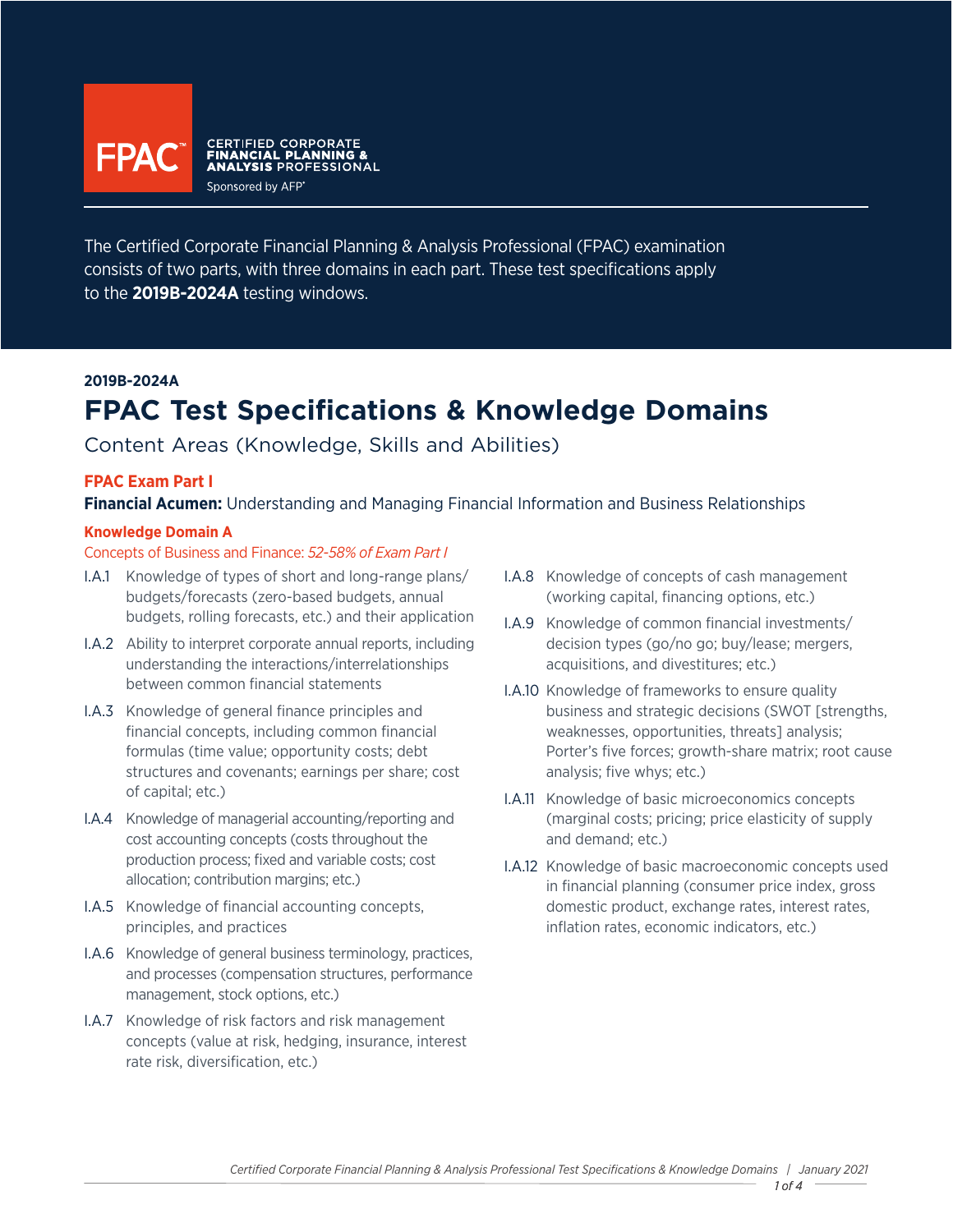

#### **2019B-2024A**

# **FPAC Test Specifications & Knowledge Domains**

Content Areas (Knowledge, Skills and Abilities)

### **FPAC Exam Part I**

## **Financial Acumen:** Understanding and Managing Financial Information and Business Relationships

#### **Knowledge Domain B**

#### Systems and Technology: *17-23% of Exam Part I*

- I.B.1 Ability to use basic and advanced spreadsheet functions (financial functions; pivot tables; value lookups; macros; integration with other common software; etc.)
- I.B.2 Knowledge of the attributes/limitations of systems (business intelligence, enterprise resource planning, general ledger, etc.) for storing and providing access to financial data, including routine data and large data sets
- I.B.3 Knowledge of the ETL [extraction, transformation, and loading] process in data warehousing
- I.B.4 Knowledge of basic data mining concepts and common algorithms (such as for data clustering)
- I.B.5 Knowledge of information control concerns (internal governance, regulatory issues, accountability, information security standards, etc.)
- I.B.6 Knowledge of FP&A system testing process and tools (testing scripts, test plans, etc.)

#### **Knowledge Domain C**

#### Business Partnering: *22-28% of Exam Part I*

- I.C.1 Ability to create and maintain tools for information gathering (templates, surveys, etc.), including identifying and mitigating potential sources of bias
- I.C.2 Ability to determine information needs of, and gather information from, internal/external stakeholders and business partners (operations, sales, and marketing departments; senior management; etc.)
- I.C.3 Ability to identify, monitor, and report business metrics (including financial and nonfinancial key performance indicators)
- I.C.4 Ability to understand corporate structure/hierarchy and functions, including the roles and interrelationships between components of the financial structure (FP&A, accounting, investor relations, etc.)
- I.C.5 Ability to identify relevant stakeholders for partnering
- I.C.6 Skill in project management (establishing scope, mapping project/workflow elements, generating integrated timelines, managing interdependencies, monitoring progress, etc.)
- I.C.7 Knowledge of corporate guidance (organizational goals, strategies, etc.) and its impact on planning/ projections
- I.C.8 Ability to determine when a situation requires intervention (stakeholder involvement, escalation, etc.)

*2 of 4*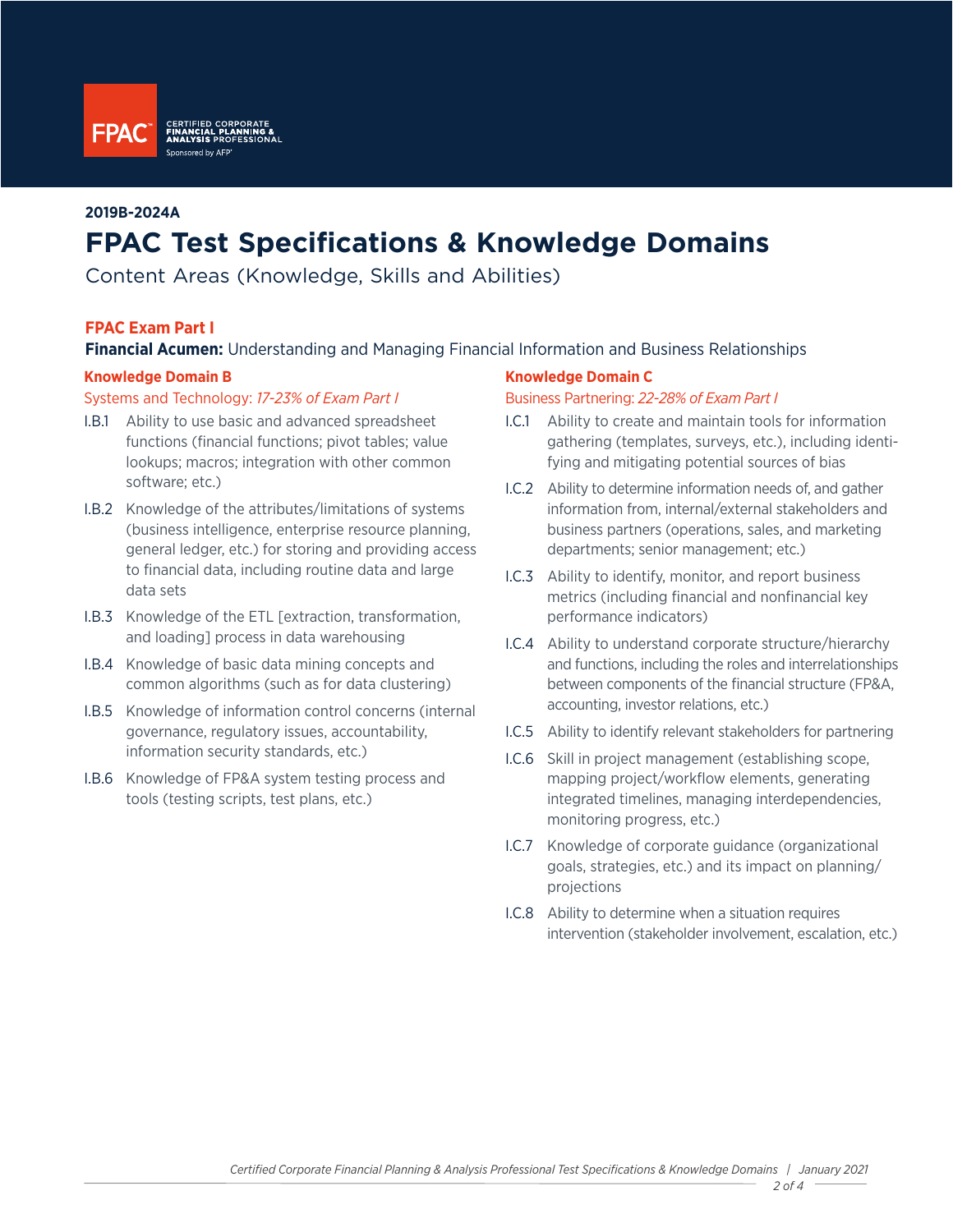

## **2019B-2024A**

# **FPAC Test Specifications & Knowledge Domains**

Content Areas (Knowledge, Skills and Abilities)

# **FPAC Exam Part II**

### **Financial Analysis and Business Support:** Building, Interpreting, and Communicating Financial Projections

#### **Knowledge Domain A**

Analysis and Projections: *37-43% of Exam Part II*

- II.A.1 Ability to create financial statement projections (income statement, cash flow statement, balance sheet, etc.)
- II.A.2 Ability to create a capital expenditure/investment analysis (discounted cash flow analysis, return on investment projections, net present value projections, etc.)
- II.A.3 Ability to create sales volume/revenue projections
- II.A.4 Ability to create expense and head count (staffing) projections
- II.A.5 Ability to create specific customer/deal/product projections
- II.A.6 Ability to perform a financial ratio analysis (debt/ equity, accounts receivable days, liquidity ratios, etc.)
- II.A.7 Ability to perform competitive analysis (internal or external benchmarking; peer group analysis; ratios; etc.)
- II.A.8 Ability to perform variance analysis and reporting (actual versus prior periods; actual versus plan; actual versus forecast; etc.)
- II.A.9 Ability to perform a sensitivity analysis
- II.A.10 Ability to perform a financial risk analysis
- II.A.11 Ability to create "what-if" scenarios

#### **Knowledge Domain B**

#### Models and Analytics: *42-48% of Exam Part II*

- II.B.1 Ability to conceptualize and scope an analysis (identifying tools and processes needed, conceiving efficient/effective model design, etc.)
- II.B.2 Ability to develop assumptions, draw conclusions, and assess the reasonableness of assumptions/ conclusions
- II.B.3 Ability to determine and gather the information needed to complete a task (including knowledge of sources of pertinent and accurate information, both internal and external to the organization)
- II.B.4 Ability to identify the interrelationships between business drivers and account for their effects on financial statements
- II.B.5 Ability to develop and evaluate alternatives for business decisions
- II.B.6 Ability to understand common statistical concepts and perform common statistical calculations (standard deviation, expected value, correlation, regression, mean, mode, etc.)
- II.b.7 Ability to analyze trends in data sets (patterns, outliers, seasonality, shifts in a business or industry, etc.), including identifying trends, determining their causes/drivers, and accounting for their effects
- II.B.8 Ability to test and validate a model (cross-footing, consistency testing, reasonableness assessment, etc.)
- II.B.9 Ability to develop, document, and maintain models and templates (understand documentation concepts; document assumptions; create supporting information and protocols; document functionality and structure; use software/data version control concepts and techniques; etc.)

II.B.10 Ability to interpret model results

*3 of 4*